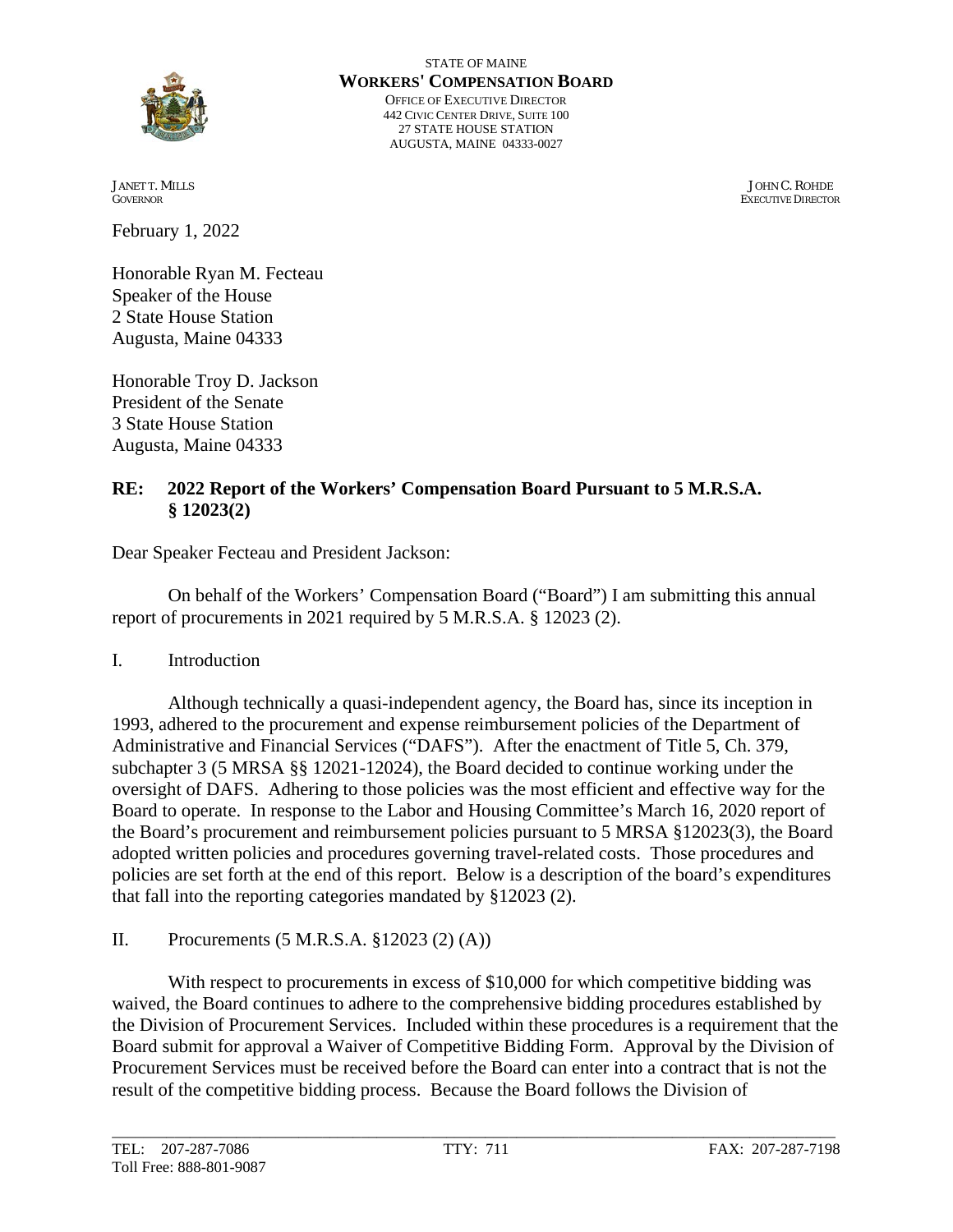Procurement Services' procedures, it also submits a waiver request for any procurement greater than \$5,000 for which competitive bidding is waived.

The following table outlines procurements exceeding \$10,000 in the preceding year for which competitive procurement was waived. The Division of Purchases, Department of Financial & Administrative Services approved the Board's Waiver of Competitive Bid requests for these purchases.

| <b>Vendors</b>          | <b>Justification for Waiver of Competitive</b>    | <b>Dollar Amount of</b>          |
|-------------------------|---------------------------------------------------|----------------------------------|
|                         | <b>Bidding</b>                                    | <b>Procurement</b>               |
|                         | The Board's staff is required by statute to       | Each of these subscription       |
|                         | mediate disputes, hear administrative law         | services was procured at a cost  |
|                         | cases, write orders and/or provide legal          | that exceeded \$10,000. The cost |
|                         | advice and representation to individuals in       | of each procurement was:         |
|                         | the workers' compensation system. Board           |                                  |
| <b>West Publishing</b>  | staff uses West Publishing's Maine Revised        | The cost of procuring the        |
| $d/b/a$ Thomson         | <b>Statutes Annotated, RELX Inc.'s LexisNexis</b> | subscription service from West   |
| Reuters                 | online library and Matthew Bender & Co.'s         | Publishing Corp. was             |
|                         | authoritative treatise, Larson's Workers'         | \$47,703.00. NOTE: This          |
|                         | Compensation Law, to perform legal                | subscription was cancelled in    |
|                         | research, write trial and appellate briefs,       | <b>March 2021.</b>               |
|                         | author administrative law decrees and             |                                  |
| RELX Inc. dba           | accomplish other work necessary to perform        | The cost of procuring the        |
| LexisNexis              | required duties. Board staff has determined       | subscription service from RELX   |
|                         | these publications are necessary to provide       | Inc. dba LexisNexis was          |
|                         | up-to-date legal analysis, opinions, and          | \$9860.00.                       |
|                         | decisions. Also, Board staff has not found a      |                                  |
| Matthew Bender &        | source for references available in state          | The cost of procuring the        |
| Co. $d/b/a$             | government or other governmental entities.        | subscription service from        |
| LexisNexis              |                                                   | Matthew Bender & Co. dba         |
| <b>Matthew Bender</b>   |                                                   | LexisNexis Matthew Bender        |
| (Larson's Workers'      |                                                   | was \$37,913.10. NOTE: This      |
| <b>Compensation Law</b> |                                                   | subscription was cancelled in    |
| treatise)               |                                                   | <b>March 2021.</b>               |
|                         |                                                   |                                  |
|                         |                                                   |                                  |
|                         |                                                   |                                  |

# III. Contributions (5 M.R.S.A. § 12022(4))

#### Membership Dues

The Board, pursuant to 39-A M.R.S.A. § 152(3), approves the agency's annual budget which includes membership dues to organizations that pertain directly to the Board's mission. The following chart sets forth the pertinent information regarding membership dues: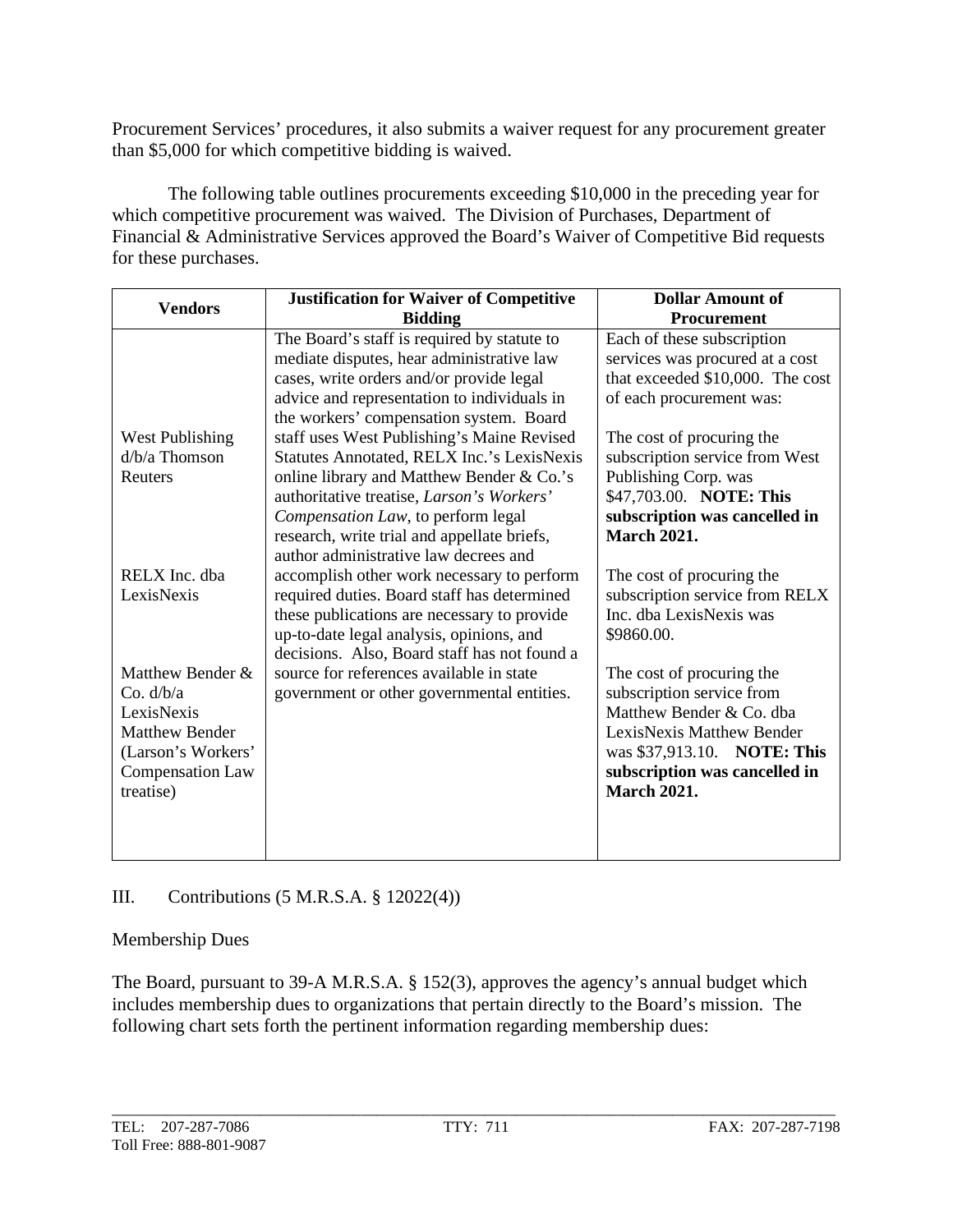| Organization                                                                           | <b>Justification</b>                                                                                                              | Amount                              |
|----------------------------------------------------------------------------------------|-----------------------------------------------------------------------------------------------------------------------------------|-------------------------------------|
| International Association of<br>Industrial Accident Boards and<br>Commissions (IAIABC) | IAIABC is an organization that<br>provides information and<br>resources to workers'<br>compensation systems across the<br>country | \$1,545 per calendar year           |
| <b>Workers' Compensation Research</b><br>Institute (WCRI)                              | WCRI conducts research and<br>publishes reports analyzing issues<br>of importance to workers'<br>compensation systems.            | <b>NOTE: Subscription Cancelled</b> |

#### Gifts, Donations and Sponsorships

The Board does not spend money on gifts, donations, or sponsorships.

#### Travel, Meals and Entertainment

With respect to travel, meals and entertainment, the Board operates within the policies and procedures promulgated by the Controller's Office. The Board scrutinizes each expense request upon submission and approves reimbursements upon confirmation that the requests comply with the Controller's Office.

### IV. Policies and Procedures

A description of changes made in the preceding year to the written policies and procedures required by §12022 or to the procedures used by the governing body to monitor compliance with those policies and procedures.

The Board works under the oversight of DAFS and continues to adhere to comprehensive procurement procedures established by the Division of Procurement Services. The Board does not spend money on gifts, donations or sponsorships and only pays membership dues to organizations that relate directly to the Board's mission.

The Board, pursuant to 39-A M.R.S.A. § 152(13), approves the agency's annual budget which includes membership dues only if they pertain to the Board's mission. The Board's policy pertaining to gifts, donations, sponsorships, or travel reimbursement has been to, effectively, incorporate by reference practices prescribed by the Controller's Office. The Board will continue to review its budgeting and payment protocols this year and maintain policies consistent with expectations of the Controller's Office.

In January 2021, the Board adopted the policies and procedures that supplement procurement procedures established by the Division of Procurement Services. The newly adopted policies and procedures are set forth below.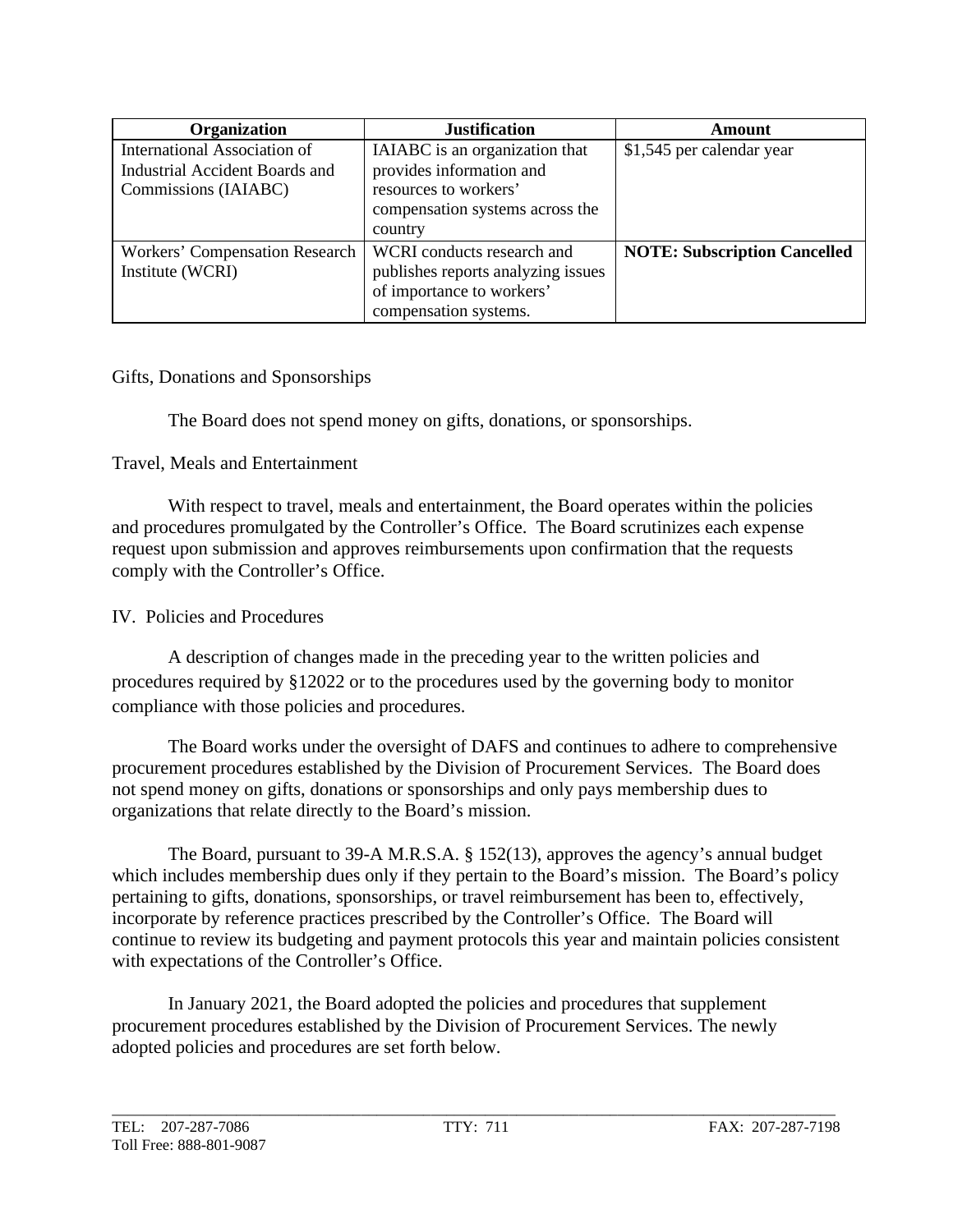## I. MEMBERSHIP DUES

The Board shall only pay membership dues to organizations that relate directly to the mission of the Board. Membership dues shall be approved by the Board.

#### II. GIFTS, DONATIONS & SPONSORSHIPS

The Board does not budget or spend money on gifts, donations, or sponsorships.

## III. TRAVEL, MEALS & ENTERTAINMENT

The Board follows the requirements contained in Chapter 10 of the State Administrative & Accounting Manual (SAAM). The following items are intended to supplement those requirements.

Except in exigent circumstances, travel must be authorized in advance by the employee's direct supervisor. Travel must be critical and necessary to the Board's operations.

Travel vouchers must be approved by the Executive Director or the Deputy Director of Business Services.

Travel vouchers will be reviewed by the Office of the Deputy Director of Business Services prior to approval.

Reimbursement of travel expenses by non-state entities shall be subject to the following:

- A non-state entity can request that board employees travel to a non-state facility for training or presentation at the non-state entity's own expense.
- The board employee must notify his or her supervisor upon receiving a request for on-site training or presentation at the non-state entity's expense.
- The non-state entity is responsible for reimbursement to the State of Maine for the expenses of the trainer(s)/presenter(s). Permissible expenses include:
	- Mileage expenses at State of Maine reimbursement rate
	- Meal expenses per State of Maine expense reimbursement schedule
	- Lodging and/or travel expenses per State of Maine expense reimbursement schedule
	- Reimbursement above these amounts is only permitted with prior approval of the Executive Director or the Deputy Director of Business Services.